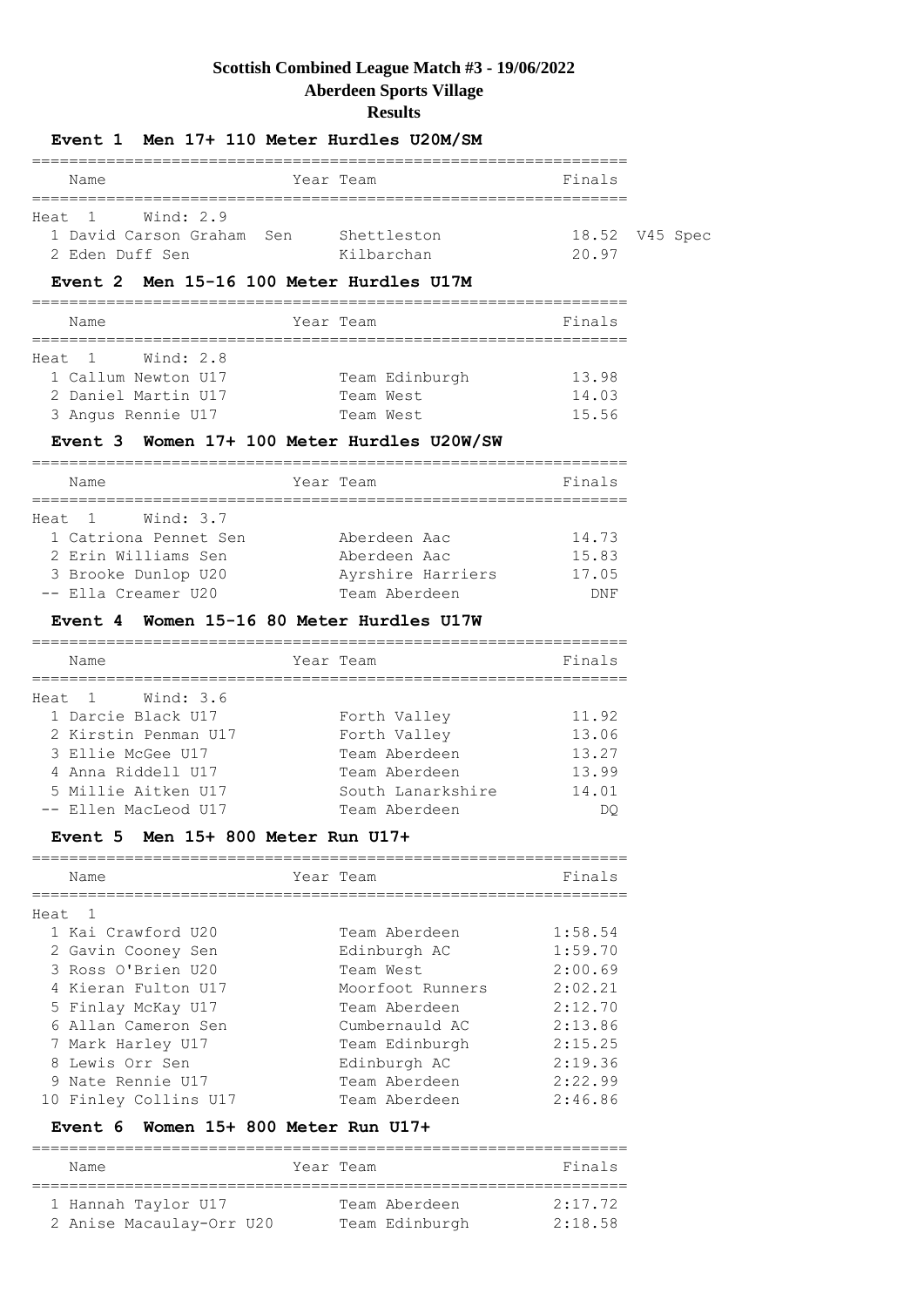| 3 Caroline Cameron Sen | Edinburgh AC      | 2:25.11 |
|------------------------|-------------------|---------|
| 4 Grace MacDonald U17  | Team Aberdeen     | 2:26.51 |
| 5 Aimee Tawse U20      | Team Aberdeen     | 2:36.16 |
| 6 Alexandra Cathie U20 | South Lanarkshire | 2:40.00 |
| 7 Saoirse McNulty U17  | Team West         | 2:42.63 |

# **Event 7 Men 15+ 100 Meter Sprint U17+**

|        | Name                    | Year Team         | Finals |
|--------|-------------------------|-------------------|--------|
|        | Wind: 3.1<br>Heat 1     |                   |        |
|        | 1 Liam Suttie Sen       | Aberdeen Aac      | 10.91  |
|        | 2 Ally Mitchell U20     | Ayrshire Harriers | 11.05  |
|        | 3 James McClafferty Sen | Law & District    | 11.17  |
|        | 4 Imante Gkontouin U17  | Shettleston       | 11.22  |
|        | 5 Josh Smith U20        | Ayrshire Harriers | 11.46  |
|        | 6 David Wilson Sen      | VP Glasgow        | 11.51  |
|        | 7 Euan O'Brien U17      | Team West         | 11.64  |
|        | 8 Drew Yeoman Sen       | Kilbarchan        | 11.71  |
| Heat 2 | Wind: 4.6               |                   |        |
|        | 1 Liam Daly U20         | Inverness Juniors | 11.44  |
|        | 2 Daniel Martin U17     | Team West         | 11.50  |
|        | 3 Michael Conteh U17    | Shettleston       | 11.83  |
|        | 4 Lewis MacIver U20     | Team Forth Valley | 11.85  |
|        | 5 Paul Easdale Sen      | Shettleston       | 12.01  |
|        | 6 James Fleming Sen     | Aberdeen Aac      | 12.01  |
|        | 7 Lachie MacBeath U17   | Inverness Juniors | 12.15  |
|        | Heat 3 Wind: 6.7        |                   |        |
|        | 1 Edward Joyce U17      | Team West         | 11.71  |
|        | 2 Maynard Conteh U17    | Shettleston       | 11.86  |
|        | 3 Finlay Marchant U20   | Central AC        | 11.94  |
|        | 4 Eden Duff Sen         | Kilbarchan        | 11.96  |
|        | 5 Craig Amaeshi U17     | Team Aberdeen     | 12.15  |
|        | 6 Cole Kilpatrick U17   | Shettleston       | 12.16  |
|        | 7 Callum Ballantyne Sen | Cumbernauld AC    | 12.98  |
|        | Heat 4 Wind: 3.9        |                   |        |
|        | 1 Angus Rennie U17      | Team West         | 11.85  |
|        | 2 Thomas Pescuma Sen    | Inverness         | 11.89  |
|        | 3 Ruari Williams U17    | Team Aberdeen     | 12.49  |
|        | 4 Daniel Greenwood U17  | Team Aberdeen     | 12.61  |
|        | 5 Finley Collins U17    | Team Aberdeen     | 13.97  |

# **Event 8 Women 15+ 100 Meter Sprint U17+**

|      | Name                                     | Year Team |               | Finals |
|------|------------------------------------------|-----------|---------------|--------|
| Heat | Wind: 4.7<br>$\sim$ 1                    |           |               |        |
|      | 1 Charlotte Bevan Sen                    |           | Aberdeen Aac  | 12.39  |
|      | 2 Shayna Asamoah U17                     |           | Forth Valley  | 12.50  |
|      | 3 Tamsin Fowlie U20                      |           | Team Aberdeen | 12.72  |
|      | 4 Heather Bruce Sen                      |           | Aberdeen Aac  | 12.74  |
|      | 5 Caroline MacConnell U20                |           | Team West     | 12.98  |
|      | 6 Darcie Black U17                       |           | Forth Valley  | 13.07  |
|      | 7 Adrienne Rennie Sen                    |           | VP Glasqow    | 13.44  |
|      | 8 Charlotte D'Arcy U17                   |           | Team Aberdeen | 13.68  |
|      | Heat 2<br>Wind: 6.0                      |           |               |        |
|      | 1 Sian MacDonald Sen                     |           | Aberdeen Aac  | 13.03  |
|      | 2 Sekemi Adenuga U17                     |           | Team Aberdeen | 13.37  |
|      | 3 Rhona Bomphrey U17                     |           | Team Aberdeen | 13.57  |
|      | 4 Anna Riddell U17                       |           | Team Aberdeen | 13.94  |
|      | 5 Ellie McGee U17                        |           | Team Aberdeen | 14.07  |
|      | 6 Cara Davie U20                         |           | Team Aberdeen | 14.30  |
|      | Event 9 Women $15+3000$ Meter Run $U17+$ |           |               |        |

================================================================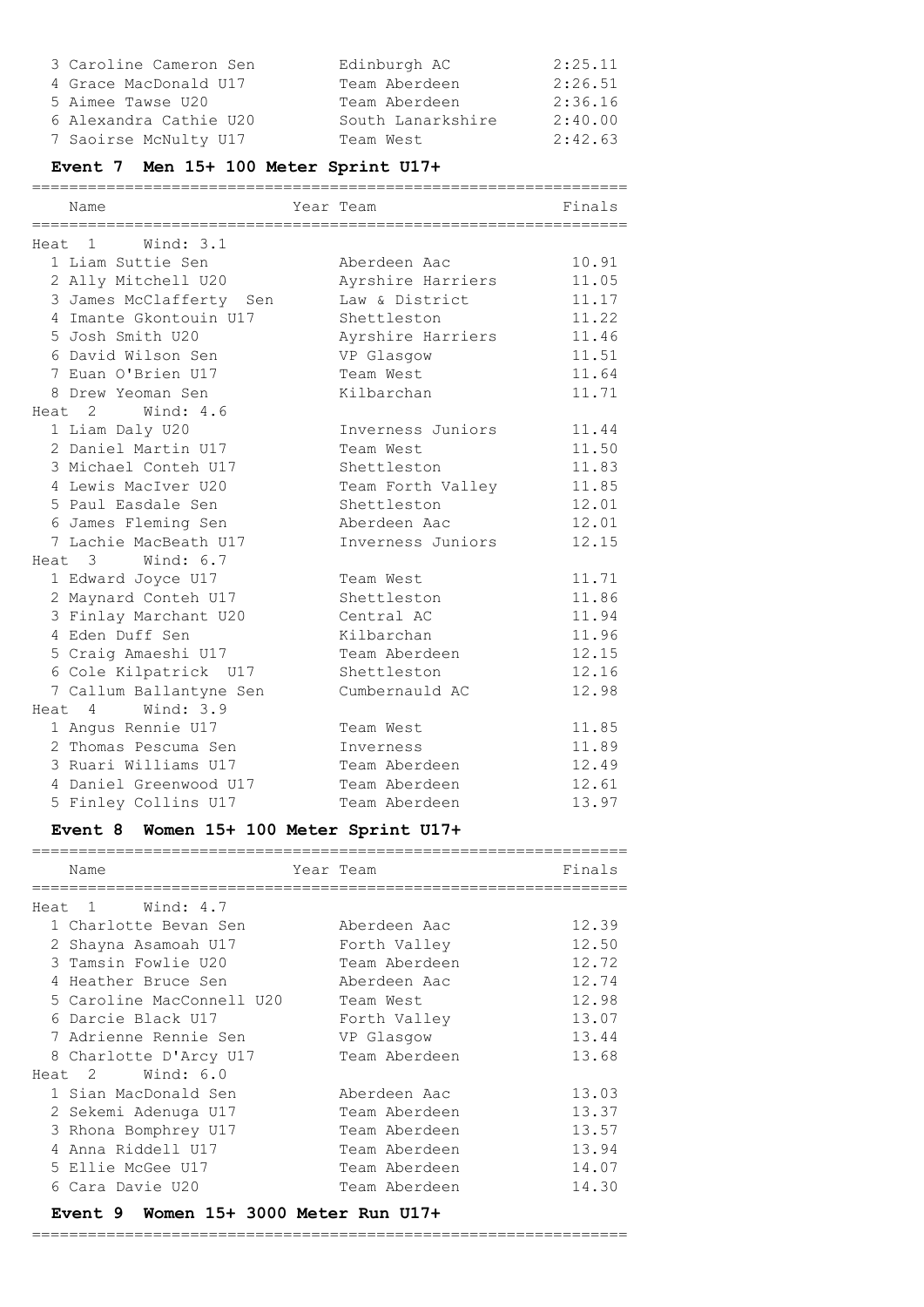| Name                  | Year Team         | Finals   |
|-----------------------|-------------------|----------|
| Heat 1                |                   |          |
| 1 Emily McNicol Sen   | Team West         | 10:15.30 |
| 2 Caitlin Purcell U20 | Team Aberdeen     | 10:21.76 |
| 3 Kirsty Purcell U20  | Team Aberdeen     | 10:25.28 |
| 4 Grace Tindall U20   | Team Forth Valley | 10:29.70 |
| 5 Esme Dougall U20    | Team West         | 10:47.78 |
| 6 Alicia Paton Sen    | Cumbernauld AC    | 11:00.79 |
| 7 Anna Jackson U20    | Team Aberdeen     | 11:34.27 |

#### **Event 10 Men 15-16 3000 Meter Run U17M**

================================================================

| Name               | Year Team         | Finals   |
|--------------------|-------------------|----------|
|                    |                   |          |
| 1 Luke Lindsay U17 | Team West         | 9.34 01  |
| 2 Sam Hosie U17    | South Lanarkshire | 10:16.93 |

#### **Event 11 Mixed 17+ 5000 Meter Run U20/SN**

| Name                  | Year Team          | Finals   |
|-----------------------|--------------------|----------|
| 1 Lachlan Oates Sen   | M Shettleston      | 14:48.96 |
| 2 Jamie Burns Sen     | M Shettleston      | 14:58.38 |
| 3 Max Abernethy Sen   | M Livingston AC    | 14:59.65 |
| 4 Sam Lesley Sen      | M Shettleston      | 16:27.37 |
| 5 Kieran Pugh Sen     | M Law & District   | 17:10.23 |
| 6 Lewis Pentecost Sen | M Falkirk Victoria | 17:22.60 |
| 7 Tom Ireland Sen     | M Edinburgh AC     | 17:43.24 |
| 8 Kieran Downie U20   | M Team Aberdeen    | 18:39.74 |

## **Event 12 Women 15-16 300 Meter Sprint U17W**

| Name                  | Year Team     | Finals |
|-----------------------|---------------|--------|
|                       |               |        |
| 1 Hannah Taylor U17   | Team Aberdeen | 41.51  |
| 2 Shayna Asamoah U17  | Forth Valley  | 41.65  |
| 3 Grace MacDonald U17 | Team Aberdeen | 42.58  |
| 4 Abby Farguhar U17   | Team Aberdeen | 45.05  |

#### **Event 13 Men 15-16 400 Meter Sprint U17M**

| Name                                                                                                     | Year Team                                                                 | Finals                                    |
|----------------------------------------------------------------------------------------------------------|---------------------------------------------------------------------------|-------------------------------------------|
| 1 Euan O'Brien U17<br>2 Edward Joyce U17<br>3 Caleb Brock U17<br>4 Finn Bryce U17<br>5 Caleb McGuire U17 | Team West<br>Team West<br>Team Aberdeen<br>Team Aberdeen<br>Team Aberdeen | 53.34<br>54.46<br>57.19<br>57.78<br>57.93 |

### **Event 14 Men 17+ 400 Meter Sprint U20M/SM**

| Name                                                                                                                                      | Year Team                                                                                           | Finals                                             |
|-------------------------------------------------------------------------------------------------------------------------------------------|-----------------------------------------------------------------------------------------------------|----------------------------------------------------|
| 1 Ewan Purves U20<br>2 James McIntosh Sen<br>3 Calum MacKenzie U20<br>4 David Wilson Sen<br>5 Kieran Halliday Sen<br>6 Andrew Baldwin Sen | Team Edinburgh<br>Aberdeen Aac<br>North Lanarkshire<br>VP Glasgow<br>Cumbernauld AC<br>Aberdeen Aac | 50.43<br>51.46<br>52.09<br>52.60<br>53.70<br>53.85 |
| Heat 2                                                                                                                                    |                                                                                                     |                                                    |
| 1 Lewis MacIver U20<br>2 Callum Davidson Sen<br>3 Alister Mackay U20<br>4 Liam Daly U20                                                   | Team Forth Valley<br>Aberdeen Aac<br>Inverness Juniors<br>Inverness Juniors                         | 54.02<br>54.85<br>56.07<br>56.12                   |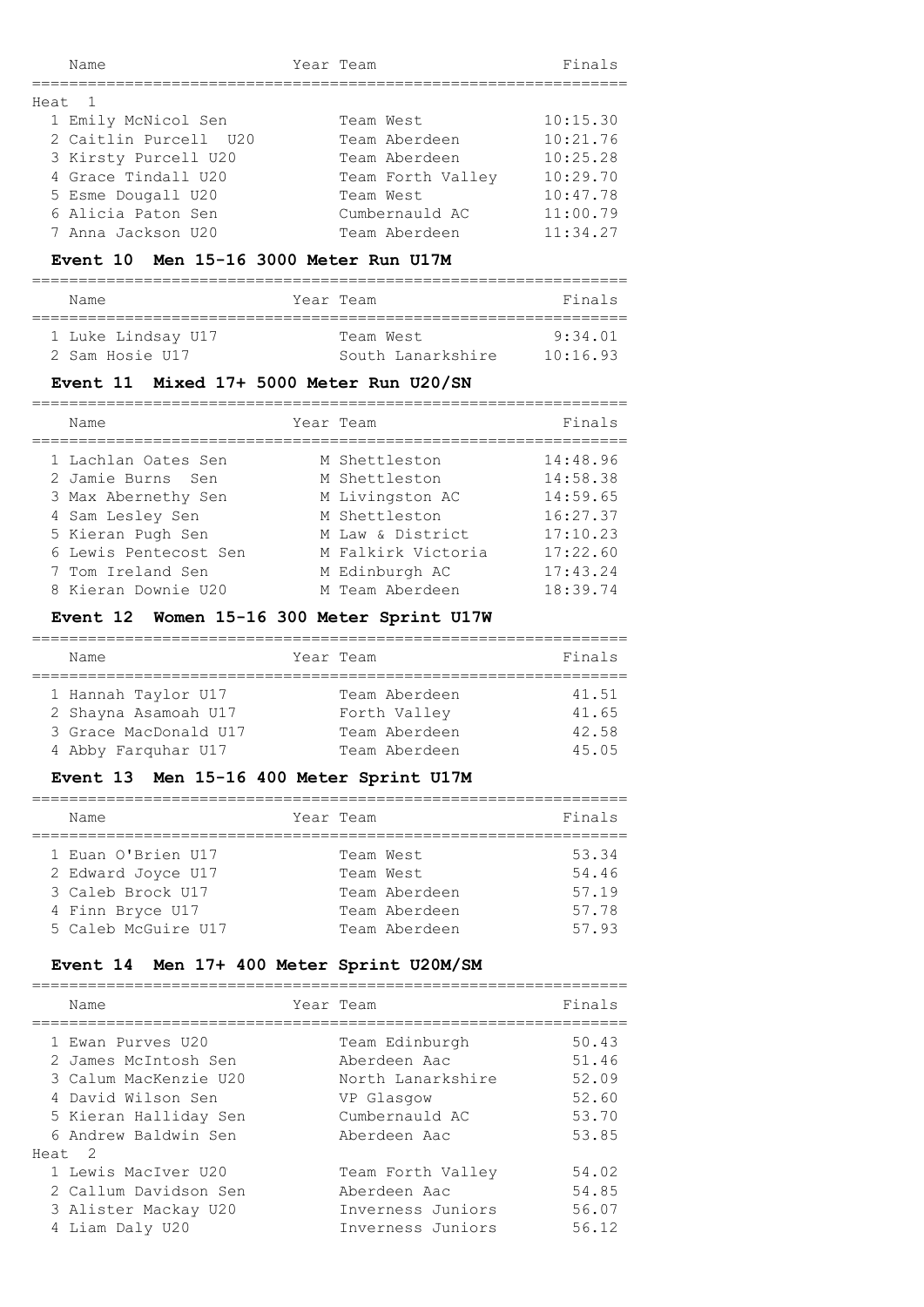#### **Event 15 Women 17+ 400 Meter Sprint U20W/SW**

| Name                      | Year Team         | Finals  |
|---------------------------|-------------------|---------|
| Heat 1                    |                   |         |
| 1 Rachel Callan U20       | Team West         | 57.73   |
| 2 Sarah Pearson Sen       | Forth Valley      | 59.37   |
| 3 Leah Keisler U20        | South Lanarkshire | 59.70   |
| 4 Caroline MacConnell U20 | Team West         | 1:03.34 |
| 5 Erin Cameron U20        | Team Forth Valley | 1:08.68 |
| 6 Kirsty Forsyth Sen      | Forth Valley      | 1:18.77 |
|                           |                   |         |

#### **Event 16 Women 15+ Long Jump U17+**

#### ===================================================================== Name **The South State Year Team** Finals Wind ===================================================================== Pool 1 1 Abbie Crawford U20 Team Aberdeen 4.61m NWI FOUL 4.52m(NWI) 4.61m(NWI) 4.41m(NWI) FOUL FOUL 3 Rhona Bomphrey U17 Team Aberdeen 3.95m NWI FOUL 3.79m(NWI) 3.66m(NWI) 3.95m(NWI) FOUL 3.90m(NWI) 4 Madeline Frew U17 South Lanarkshire 4.47m NWI FOUL FOUL 4.47m (NWI) FOUL FOUL FOUL 6 Kate Harvie U17 Team Edinburgh 5.19m NWI 5.06m(NWI) 4.74m(NWI) 5.19m(NWI) 5.08m(NWI) 5.06m(NWI) 4.53m(NWI) 2 Anna Riddell U17 Team Aberdeen FOUL FOUL x -- Brooke Dunlop U20 Myrshire Harriers 5.18m NWI x 4.46m(NWI) 4.90m(NWI) 5.13m(NWI) 5.18m(NWI) -- Kirstin Penman U17 Forth Valley  $4.88$ m NWI 4.47m(NWI) 4.88m(NWI) 4.60m(NWI)

### **Event 17 Men 15+ Discus Throw U17+**

|  | =============                                                                                           |                                                |               |  |
|--|---------------------------------------------------------------------------------------------------------|------------------------------------------------|---------------|--|
|  | Name                                                                                                    | Year Team                                      | Finals        |  |
|  |                                                                                                         | 1 Bruce Robb U17 Pitreavie Aac                 | 43.07m 1.5kg  |  |
|  | 43.07m FOUL 39.04m 37.31m 41.33m 41.32m                                                                 |                                                | 38.66m 1.5kg  |  |
|  | 37.60m 33.96m 38.66m 24.70m 32.91m FOUL                                                                 | 3 Alister Mackay U20         Inverness Juniors | 37.68m 1.75kg |  |
|  | 25.73m 36.73m 37.68m 36.23m 37.20m 35.54m<br>4 Sean Radabaugh U17 1nverness Juniors                     |                                                | 31.75m 1.5kg  |  |
|  | 24.01m  25.78m  26.52m  FOUL  31.75m  30.63m<br>5 Bob Masson Sen                                        | Aberdeen Aac                                   | 31.49m 1.0kg  |  |
|  | FOUL 23.88m 31.49m<br>6 Callum Hendry U17 6 VP Glasgow                                                  |                                                | 27.79m 1.5kg  |  |
|  | 27.37m FOUL 25.83m FOUL FOUL 27.79m<br>7 Liam Nolan Sen                                                 | Law & District                                 | 26.37m 2.0kg  |  |
|  | 26.37m FOUL 25.42m 24.89m 26.30m FOUL<br>8 Glen Laskiewicz Sen arbroath                                 |                                                | 24.75m 2.0kg  |  |
|  | FOUL 24.75m 23.13m 24.44m FOUL FOUL<br>9 Eden Duff Sen and Kilbarchan                                   |                                                | 23.40m 2.0kg  |  |
|  | 19.37m 17.28m 20.90m 23.33m 22.01m 23.40m<br>10 John MacCorquodale Sen aberdeen Aac<br>FOUL 16.46m FOUL |                                                | 16.46m 1.0kg  |  |
|  |                                                                                                         |                                                |               |  |

#### **Event 18 Women 15+ Shot Put U17+**

| Name                                                                                   | Year Team |  | Finals       |  |
|----------------------------------------------------------------------------------------|-----------|--|--------------|--|
| 1 Angela McAuslan-Kelly U17 Team Aberdeen<br>11.34m 11.42m 12.00m 10.91m 11.28m 11.29m |           |  | 12.00m 3.0kg |  |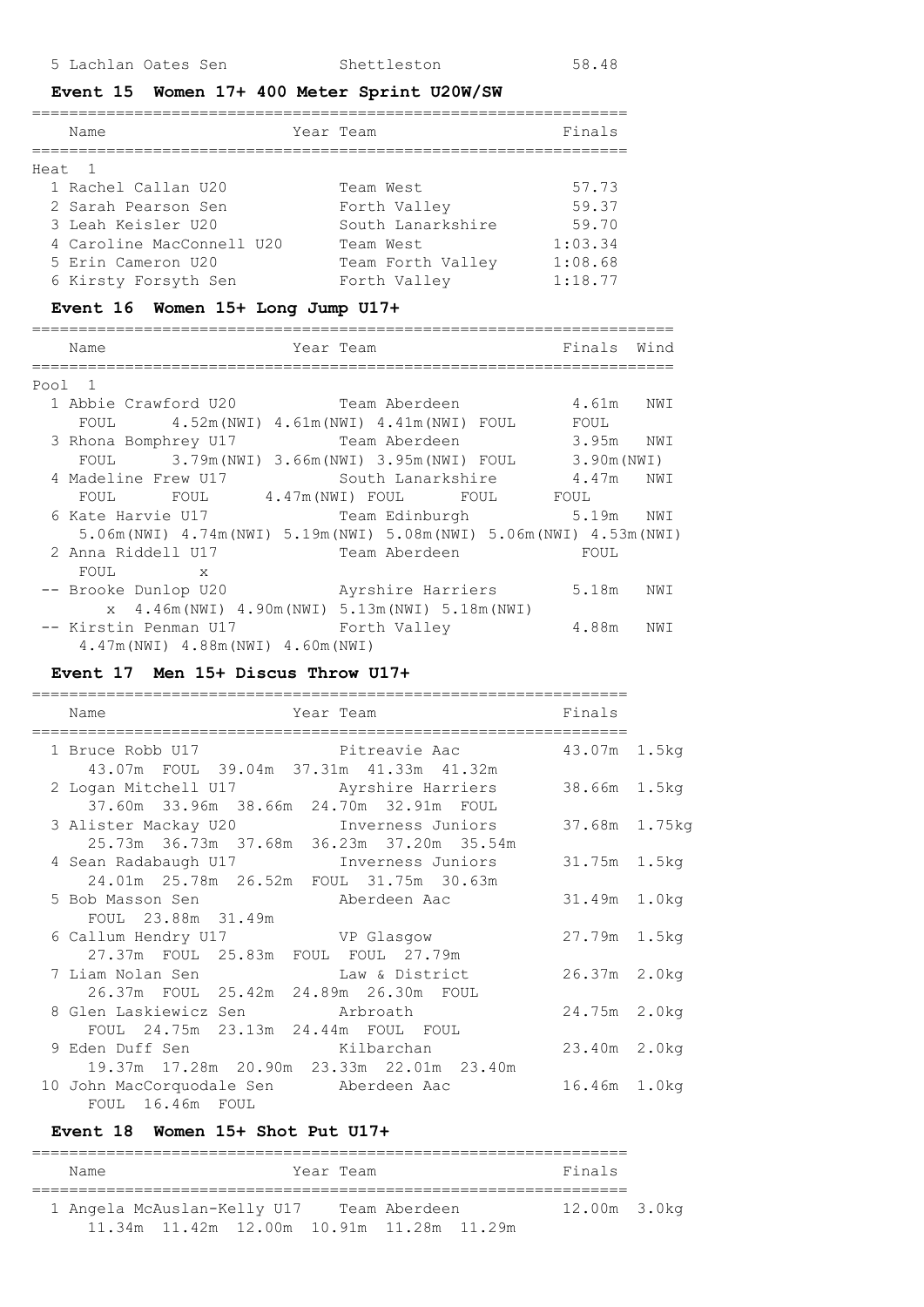| 2 Hayley Berry U20 VP Glasqow                    |  |                                     |                                          | 10.87m 4.0kg     |  |
|--------------------------------------------------|--|-------------------------------------|------------------------------------------|------------------|--|
|                                                  |  |                                     | 9.75m 10.14m 10.49m 10.68m 10.87m 10.37m |                  |  |
| 3 Alice Baxendale Sen VP Glasqow                 |  |                                     |                                          | 9.95m 4.0kg      |  |
|                                                  |  | 9.93m 9.95m 9.73m 9.74m FOUL 9.22m  |                                          |                  |  |
|                                                  |  |                                     | 4 Leona Fernandes U17 1nverness Juniors  | $9.60m$ $3.0kq$  |  |
|                                                  |  | 8.88m 9.24m 9.03m 9.26m 8.36m 9.60m |                                          |                  |  |
| 5 Lorna Brown Sen                   Forth Valley |  |                                     |                                          | 8.99m 4.0kg      |  |
|                                                  |  | 8.99m 8.76m 8.50m 8.72m 8.62m 8.87m |                                          |                  |  |
| 6 Cara Davie U20                                 |  | Team Aberdeen                       |                                          | $6.53m$ 4.0 $kg$ |  |
|                                                  |  | 4.94m 6.37m 6.32m 5.54m 5.50m 6.53m |                                          |                  |  |

# **Event 19 Men 15+ High Jump U17+**

| Name                                                                               | Year Team |                | Finals |
|------------------------------------------------------------------------------------|-----------|----------------|--------|
| 1 Callum Newton U17<br>1.60 1.65 1.70 1.75 1.80 1.85<br>$O$ $O$ $XO$<br>$\bigcirc$ |           | Team Edinburgh | 1.80m  |
| 2 Amit Kumar Sen<br>1.70 1.75 1.80 1.85<br>XO.<br>XO<br>XO XXX                     | O XXX     | Shettleston    | 1.80m  |
| 3 Lewis Ingram U17<br>1.50 1.55 1.60 1.65 1.70<br>O OXXO XOXXX                     |           | Team Aberdeen  | 1.65m  |
| 4 David Carson Graham Sen<br>1.50 1.55 1.60 1.65<br>O XO XXX<br>$\bigcirc$         |           | Shettleston    | 1.60m  |
| 5 Finley Collins U17<br>1.40 1.50<br>O XXX                                         |           | Team Aberdeen  | 1.40m  |
| 6 Finn Bryce U17<br>1.35 1.40 1.50<br>$\Omega$<br>XO<br>XXX                        |           | Team Aberdeen  | 1.40m  |

# **Event 20 Mixed 15+ Pole Vault U17+**

| Name                                                      | Year Team                                                                      | Finals |
|-----------------------------------------------------------|--------------------------------------------------------------------------------|--------|
| 1 Rosie Meyer U17<br>2.40 2.50 2.60 2.70<br>XO.<br>CO XPP | W Team Aberdeen<br>XX X                                                        | 2.50m  |
| 2 Eve MacCallum Sen<br>$\cap$<br>∩                        | W Edinburgh AC<br>2.00 2.10 2.20 2.30 2.40 2.50 2.60<br>$O$ $O$ $XO$<br>XO XXX | 2.50m  |
| -- Doug Graham Sen<br>4.00<br>XXX                         | M Arbroath                                                                     | ΝH     |

# **Event 21 Women 15+ Discus Throw U17+**

| Name<br>Year Team                                                                     | Finals |
|---------------------------------------------------------------------------------------|--------|
| 1 Kiera Maxwell Sen<br>VP Glasqow<br>39.86m 40.51m 37.51m 38.51m 42.93m FOUL          | 42.93m |
| 2 Alice Baxendale Sen VP Glasgow<br>39.24m 38.86m FOUL 39.23m FOUL 40.02m             | 40.02m |
| 3 Haley Elliott U20<br>VP Glasgow<br>35.55m FOUL FOUL 30.20m 36.12m 35.71m            | 36.12m |
| 4 Angela McAuslan-Kelly U1 Team Aberdeen<br>34.39m 34.70m 33.11m 33.54m 35.46m 33.11m | 35.46m |
| 5 Hayley Berry U20<br>VP Glasgow<br>32.20m 30.86m FOUL 34.73m 35.04m FOUL             | 35.04m |
| 6 Lorna Brown Sen<br>Forth Valley<br>FOUL FOUL FOUL 27.86m 27.53m 28.21m              | 28.21m |
| 7 Courtney Fraser U17<br>VP Glasqow                                                   | 26.20m |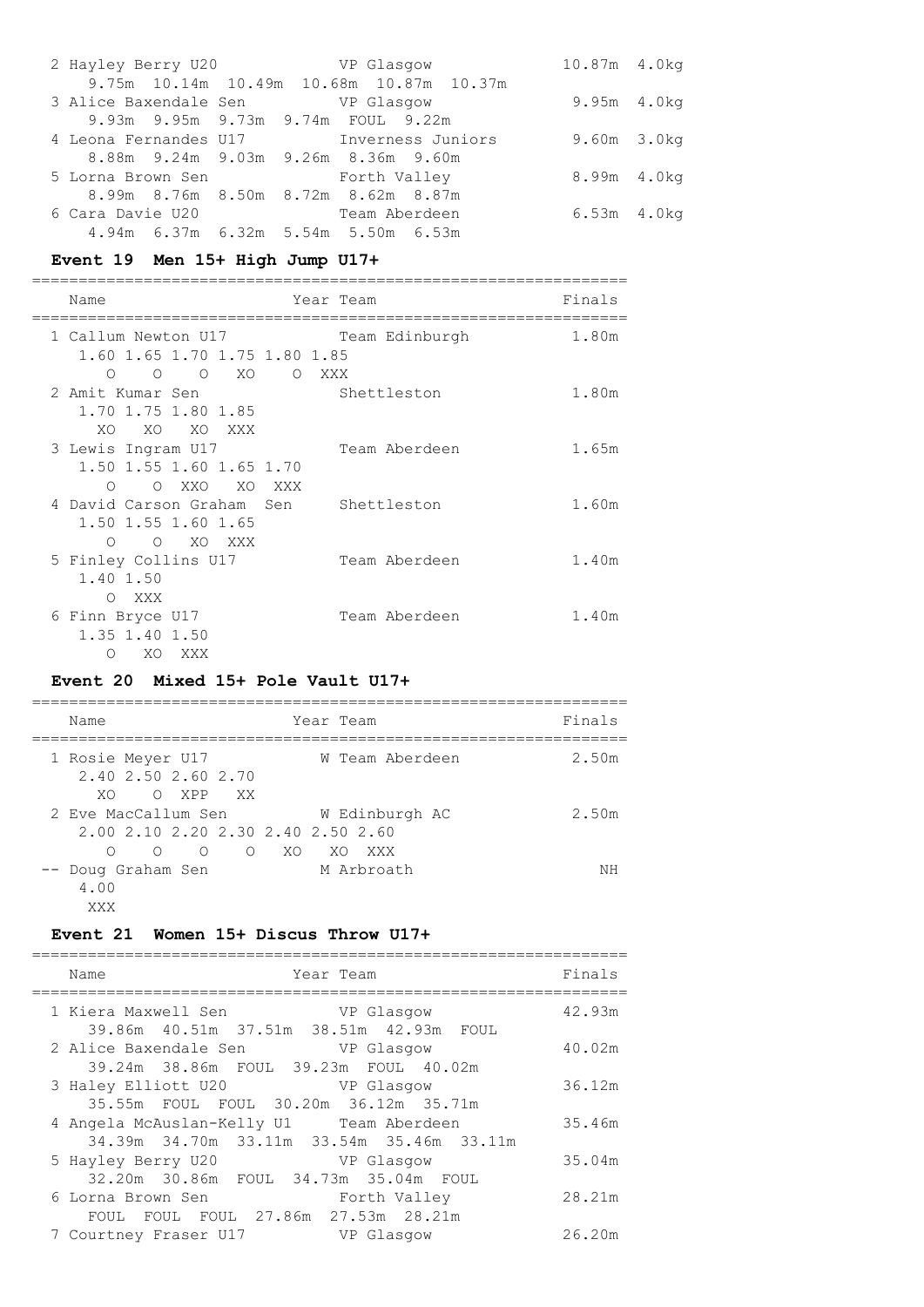|  |                                   |  | FOUL FOUL 24.62m 26.20m FOUL 21.77m |        |
|--|-----------------------------------|--|-------------------------------------|--------|
|  | 8 Erin Williams Sen               |  | Aberdeen Aac                        | 25.63m |
|  | FOUL 25.42m FOUL FOUL FOUL 25.63m |  |                                     |        |

### **Event 22 Men 15+ Shot Put U17+**

| Name                                                                             | Year Team      | Finals           |              |
|----------------------------------------------------------------------------------|----------------|------------------|--------------|
| 1 Bruce Robb U17                                                                 | Pitreavie Aac  | 11.78m 5.0kg     |              |
| 11.24m 10.71m 11.19m 10.58m 11.78m 11.19m                                        |                | 11.37m 5.0kg     |              |
| FOUL FOUL 10.99m FOUL FOUL 11.37m                                                |                |                  |              |
| 3 Callum Hendry U17 VP Glasqow<br>10.90m  10.38m  10.02m  10.09m  10.49m  10.38m |                | 10.90m 5.0kg     |              |
| 4 Sean Radabaugh U17 1nverness Juniors                                           |                | 10.03m 5.0kg     |              |
| 9.34m FOUL FOUL 10.03m 9.45m FOUL                                                |                |                  |              |
| 5 Rory Stainsby U17 1nverness Juniors<br>8.37m 8.77m 9.64m 9.50m 8.44m 8.48m     |                | $9.64m$ 5.0 $kg$ |              |
| 6 Glen Laskiewicz Sen arbroath                                                   |                |                  | 8.71m 7.26kg |
| 8.63m 8.71m 8.11m 8.58m FOUL 8.57m<br>7 Liam Nolan Sen                           | Law & District | 8.40m 7.26kg     |              |
| 8.36m 8.17m 8.23m 8.02m 8.40m FOUL                                               |                |                  |              |
| 8 John MacCorquodale Sen Aberdeen Aac<br>7.58m FOUL FOUL                         |                | 7.58m 5.0kg      |              |
|                                                                                  |                |                  |              |

# **Event 23 Women 15+ High Jump U17+**

| Name                                                                          | Year Team |               | Finals |
|-------------------------------------------------------------------------------|-----------|---------------|--------|
| 1 Darcie Black U17<br>1.40 1.45 1.50 1.55<br>O OXXX<br>∩                      |           | Forth Valley  | 1.50m  |
| 2 Ellen MacLeod U17<br>1.40 1.45 1.50<br>∩<br>O XXX                           |           | Team Aberdeen | 1.45m  |
| 3 Kirstin Penman U17<br>1.30 1.35 1.40 1.45<br>$\bigcirc$<br>$\circ$<br>O XPP |           | Forth Valley  | 1.40m  |
| 4 Ellie McGee Sen<br>1.25 1.30 1.35<br>XXX<br>$\left($                        |           | Team Aberdeen | 1.30m  |

#### **Event 24 Mixed 15+ Hammer Throw U17+**

| Name                                                           | Year Team           | Finals        |  |
|----------------------------------------------------------------|---------------------|---------------|--|
| 1 Callum Hendry U17<br>FOUL 51.39m 52.30m                      | M VP Glasqow        | 52.30m 5.0kg  |  |
| 2 Angela McAuslan-Kelly U1 W Team Aberdeen<br>49.20m FOUL FOUL |                     | 49.20m 3.0kg  |  |
| 3 Hana Gay U17<br>43.14m  45.73m  45.24m                       | W North Lanarkshire | 45.73m 3.0kg  |  |
| 4 Rory Stainsby U17<br>FOUL 44.15m 44.72m                      | M Inverness Juniors | 44.72m 5.0kg  |  |
| 5 Logan Mitchell U17<br>35.02m 39.33m 42.82m                   | M Ayrshire Harriers | 42.82m 5.0kg  |  |
| 6 Leona Fernandes U17<br>41.37m 42.48m 41.20m                  | W Inverness Juniors | 42.48m 3.0kg  |  |
| 7 Sean Radabaugh U17<br>41.74m FOUL 42.24m                     | M Inverness Juniors | 42.24m 5.0kg  |  |
| 8 Liam Nolan Sen International<br>31.20m 29.95m 29.53m         | M Law & District    | 31.20m 7.26kg |  |

## **Event 25 Men 15+ Long Jump U17+**

=====================================================================